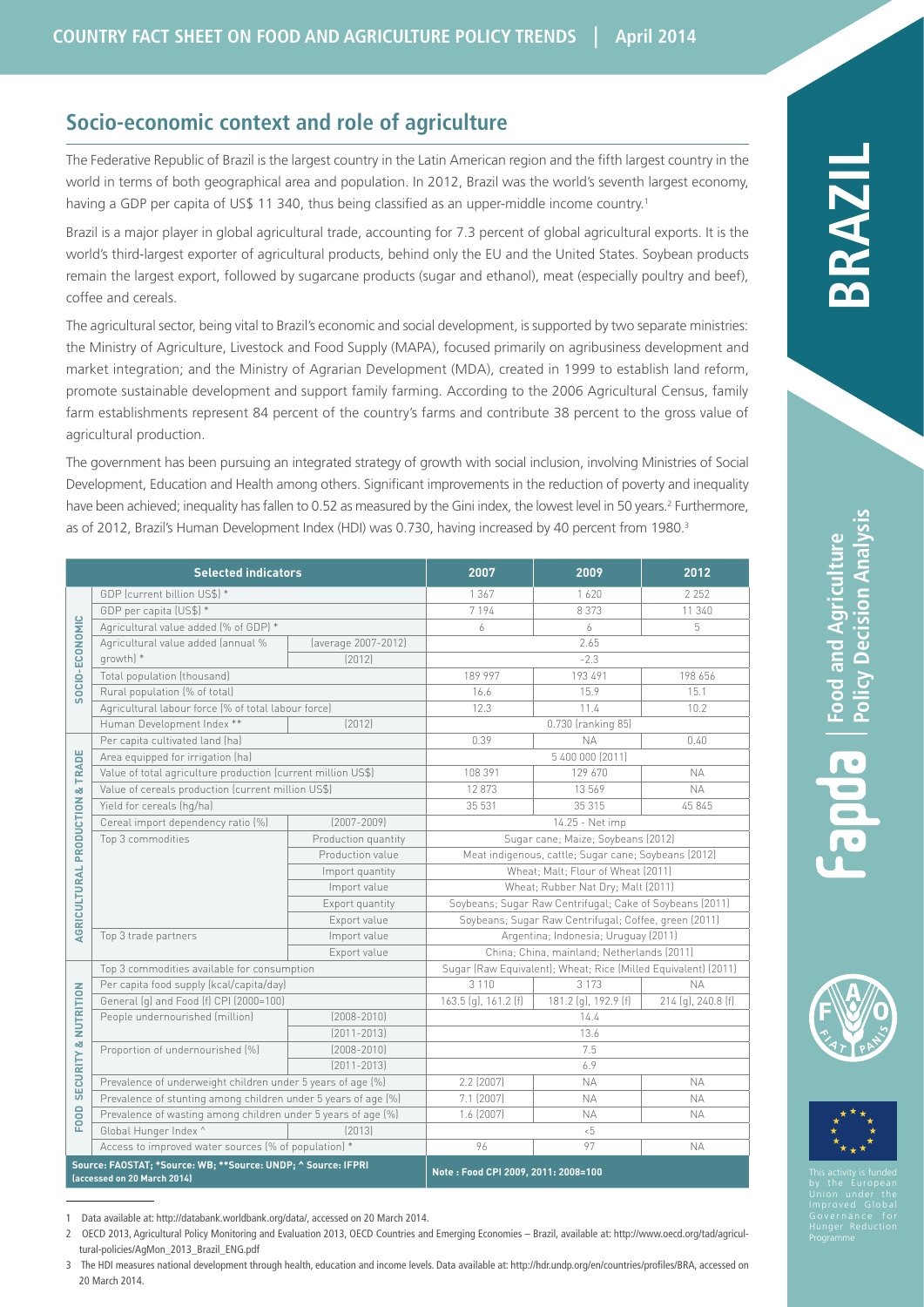## **1. Government objectives in agriculture, food and nutrition security**

Main strategies, policies and plans related to agriculture adopted by the government during the period 2007-2013 are the following:

- **i. Multi-annual plan 2008-2011 of the Ministry of Agriculture, Livestock and Food Supply (MAPA).** The plan promotes sustainable development and competitiveness of agribusiness<sup>4</sup> for the benefit of Brazilian society, with integrated programmes intended for small, medium and large-scale farmers. The aim is to develop agribusiness in an economically, socially and environmentally sustainable manner.
- **ii. Family Farming Harvest Plan, 2002/2003 onwards.** Every year since 2002, the Ministry of Agrarian Development (MDA) implements its annual plan in support of the sector with the objective of increasing innovation and technology and of stimulating food production, together with income protection. To this end, the various plans have enhanced a set of public policies which put family farming as a pillar for national development (see producer-oriented policies below), together with continued technical assistance and extension.

Main strategies, policies and plans related to Food and Nutrition Security (FNS):

- **i. Zero Hunger Strategy (***Fome Zero)***, 2003.** This is the government's main policy for guaranteeing the right to food for the population. It aims at combating extreme poverty and inequality in Brazil through integrated measures of expanding access to food, income generation, productive inclusion, education and health programmes.
- **ii. Brazil Without Misery Plan (BSM), 2011.** The objective of this plan is to eradicate extreme poverty in Brazil by 2014, through productive inclusion, income security and access to public services for the whole population.
- **iii. National Policy for Food and Nutrition Security (PNSAN), 2006.** Food security and nutrition (FSN) are identified as a strategic objective to be pursued with permanent and intersectoral public actions and policies, guided by the principles of food sovereignty and the human right to adequate food.

# **2. Trends in key policy decisions (2007 to 2013)**

## **2.1 Producer-oriented policy decisions**

State support to production has been strong during the review period and accompanied all stages of the production cycle, with the primary aim of increasing farmers' productivity and ensuring food security. The government's priorities from2007 to 2013 fall into three major categories: rural credit, marketing and risk management. Each of these programmes is complemented by a technical assistance component.

### **Rural credit programmes reinforced and expanded**

During the review period, while rural credit disbursements under existing schemes continued to rise, new programmes were created. The National Programme for Strengthening Family Farming (Pronaf), created in 2006 for financing family farm investments, was expanded with new credit lines. For example, from 2008, *Programa Mais Alimentos* provided subsidized credit lines to rural famers for investments in the modernization of infrastructure and machinery. From 2010, the Medium-Scale Agricultural Producer Support Programme (PRONAMP) and the Low Carbon Agriculture Programme (see concluding remarks) financed rural activities of micro, small and medium farmers by subsidizing credit with the aim of increasing income and employment generation in agriculture. The main institution providing rural credit at subsidized rates or acting as a guarantor has been the National Development Bank (BNDES), the largest creditor in South America.5

#### **Budget increase for articulated price support mechanisms**

The Policy of Guaranteed Minimum Prices (PGPM), in place since 1966, continued to be a major pillar of Brazilian agricultural support policy, with the objective of protecting producers when market prices fall to levels which are considered too low. The National Food Supply Company (CONAB), established in 1990, continued to be the regulatory agency in charge of implementing this policy for agricultural products.<sup>6</sup> This has been done primarily through commercialization instruments, namely by buying products directly from small and medium farmers,

<sup>4</sup> "Agribusiness" is considered by the government as the sum of activities providing goods and services in agriculture, from agricultural production, processing and distribution of products to the end consumer, independently from the producers' size.

<sup>5</sup> In 2012, public banks provided 57.5 percent of total rural credit, followed by private banks (32.5 percent), and cooperatives (10 percent). Brazil Central Bank online information: http://www. bcb.gov.br/htms/CreditoRural/2012/rel51411.pdf.

<sup>6</sup> The programme applies for major national commodities, including maize, wheat, rice, beans, coffee, cotton and others.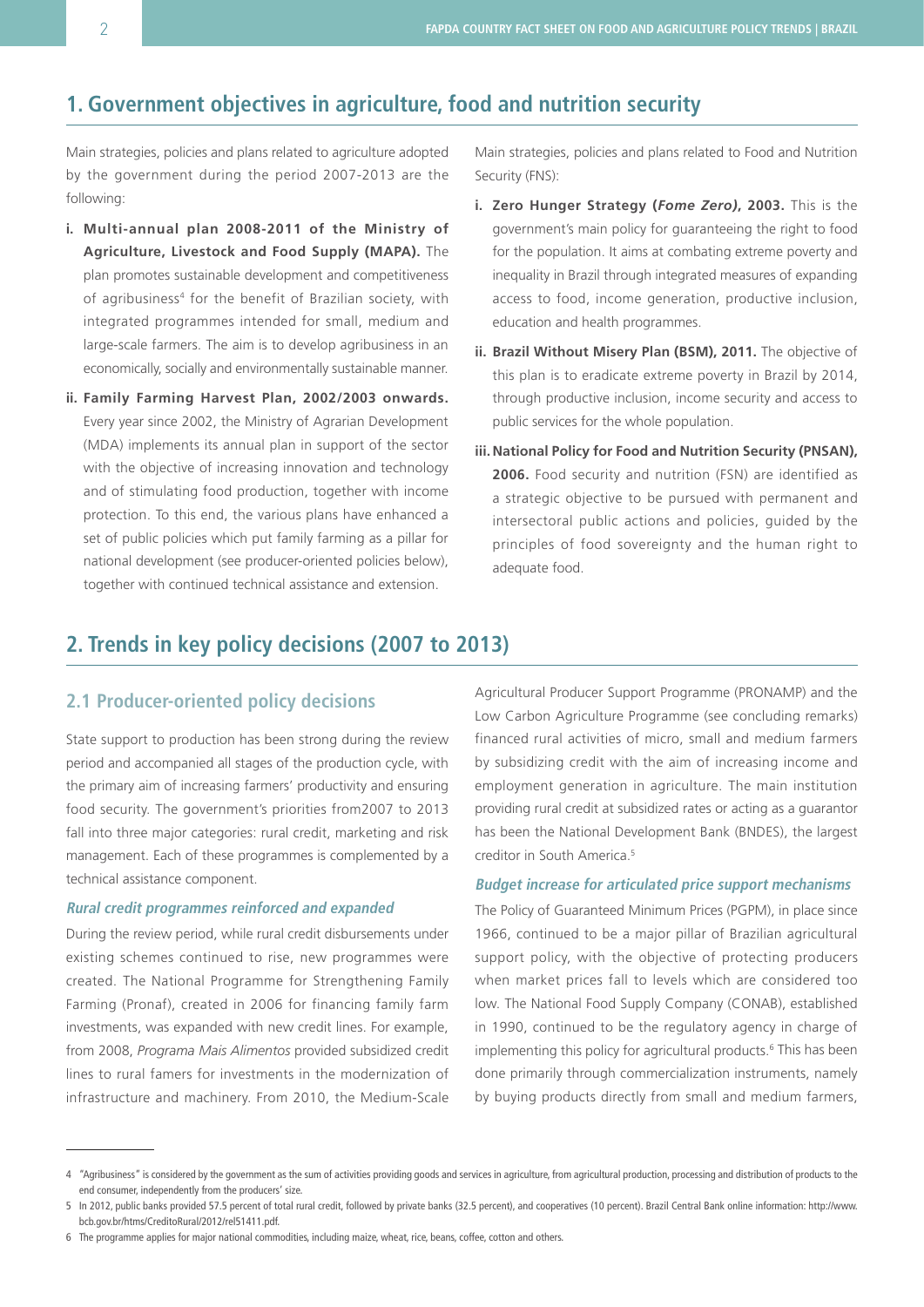most often through the Food Acquisition Programme <sup>7</sup> (PAA), established in 2003. The products purchased at a minimum fixed price are then used by CONAB for replenishing its public food stocks, for emergency distributions or public food programmes. Disbursements reached their peak after the global financial crisis in 2009, yet continued to be a significant expenditure, costing an average of more than US\$ 650 million a year.<sup>8</sup>

#### **Development of agricultural risk management systems**

Brazil reinforced the already existing risk management systems for rural farmers, in order to increase their production and income. The Agricultural Activity Guarantee Programme (Proagro), in place since 1973, exempts those settlements hampered by natural disasters, pests and diseases that affect livestock and crops from financial obligations of rural credit. Additionally, the premium fee is very low since it is subsidized by the government. Since 2004, a new programme, *Proagro Mais*, has granted agricultural insurance to family farmers at even lower rates.

Since 2005, Brazil has operated the Programme of Support to Rural Insurance Premium (PSR), which covers up to 70 percent of the insurance policy value contracted by producers. Since its creation, the budget and beneficiaries have increased consistently; as of 2011, more than 40 000 farmers had benefited from the programme. Furthermore, in 2010 the government created the Fund for Rural Catastrophe, which provides supplemental coverage for insurance and reinsurance companies in case of climatic disasters.

### **Promotion of family farming**

Like its MERCOSUR partners, Brazil has been focused on family farming<sup>9</sup> since early 2000. In 2006, the government launched the National Programme for Strengthening Family Farming (Pronaf)10, providing targeted services such as preferential credit lines at record-low levels, rural extension, rural insurance and price guarantees. In June 2009, a federal law established that 30 percent of the budget of the National School Feeding Programme must be invested in the direct purchase of family farm products.11 Moreover, from 2010, family farming is entitled to 20 percent of the PGPM's budget through the dedicated Price Guarantee Programme for Family Farming.



Technical assistance, extension and training accompany most rural development programmes in Brazil, providing feasible solutions for the sustainable development of Brazilian agribusiness.

## **2.2 Consumer-oriented policy decisions**

In 2012, Brazil allocated around 25 percent of its GDP to social expenditure, thus being the country with the highest rates of social expenditure in Latin America and the Caribbean (LAC). A series of broad social programmes were implemented, focusing mainly on child health and education and in raising incomes of the poorest segment of the population.

### **Scaling-up world's largest Conditional Cash Transfer (CCT) programme**

The largest and most widely recognized CCT programme, *Bolsa*  Família, was launched in 2003<sup>12</sup> as a means of redistributing wealth through conditional monthly allowances to poor or extremely poor families. Since then, beneficiaries, sub-programmes and monetary contributions have been scaled-up, covering 13 million poor families in 2012 (from 6.6 million in 2005) thereby reaching a portion of society that had never benefited from public social programmes. *Bolsa Família* conditionalities relate to children's school attendance, child vaccination and medical care for pregnant women, aiming both at breaking intergenerational poverty transmission and enhancing human capital. Transfers are provided through a magnetic debit card generally entitled to female heads of households, in order to increase gender empowerment and to guarantee money is spent mainly on food.13 Since 2012, a new sub-programme of Bolsa Família, *Brasil Carinhoso*, provides additional monthly transfers to poor families for each child below the age of six.14

<sup>7</sup> According to the Ministry of Social Development and Fight Against Hunger (MDS), the PAA purchased more than 3 million tons of products from small and medium farmers in 10 years, i.e. since its establishment.

<sup>8</sup> Overall, during the period 2007 to 2012, the PGPM has been implemented so broadly that it accounted for more than half of total government transfers to farmers.

<sup>9</sup> Family farmers are identified by the following criteria: they reside in rural establishments or nearby; they do not have a property that exceeds certain acreage (depending on the region); their activities are centred on family labour and are not exceeding a certain annual gross income.

<sup>10</sup> See rural credit section.

<sup>11</sup> Law no. 11 947. This measure aims at both supporting family farming and at providing fresher and healthier food to children.

<sup>12</sup> Already at the end of the '90s, some Brazilian municipalities started implementing such programmes, thus making Brazil a pioneer in CT policies, together with Mexico and Bangladesh.

<sup>13</sup> This characteristic is common to the majority of CT programmes in LAC.

<sup>14</sup> Impact evaluations confirm Bolsa Família's success in reaching the poor and improving their consumption, education and health, and this has sparked adaptations in almost 20 countries including Chile, Mexico, Indonesia, South Africa, Turkey and Morocco. World Bank 2013, Bolsa Família: changing lives of millions in Brazil, available at: http://go.worldbank.org/DOMFU4AYO0l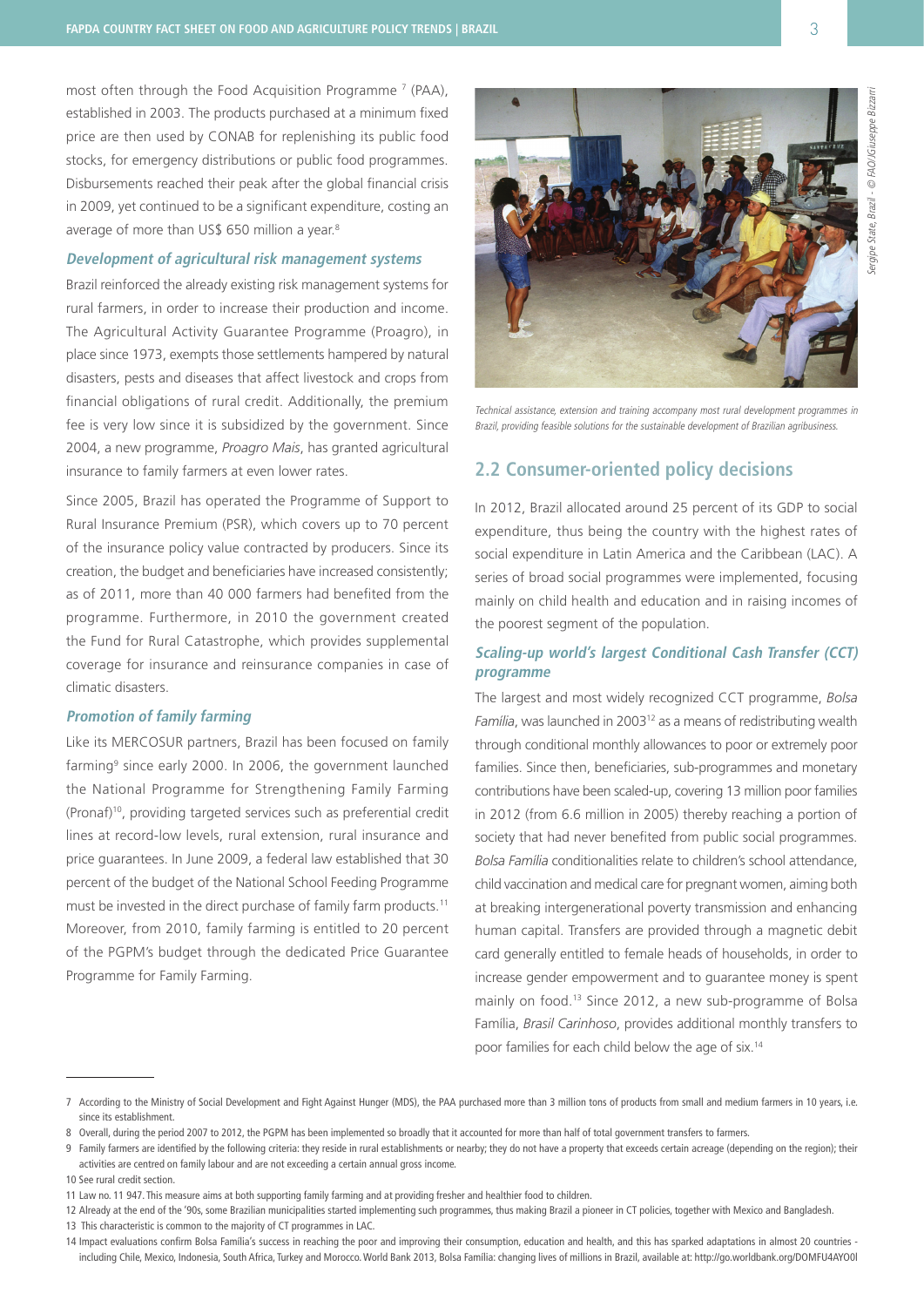### **Increase of food and nutrition based programmes**

Brazil's National School Feeding Programme (PNAE), initiated back in 1955, is run by the Ministry of Social Development as part of the Zero Hunger Strategy. The programme ensures that all school children in public schools get a free meal that is nutritious and that reflects traditional food habits. In 2009, the programme was expanded to cover all public education students, including adults. In 2012, the budget reached US\$ 3.3 billion, benefiting 45 million basic education students and young adults. The PNAE is an example of strong synergy and coordination between several governmental agencies, together with an effective local purchase strategy, standing as a reference model worldwide.

Likewise, Brazil also reinforced other existing free or subsidized food programmes focused on the most vulnerable of the population under the so called "Network of public food and nutrition facilities" (comprising *Comedores Populares*, *Cocinas Comunitarias* and *Bancos de Alimentos*), created in 2003. The network operates with a nationwide presence, particularly in areas with low HDI<sup>15</sup>

## **2.3 Trade and market-oriented policy decisions**

The period under review was particularly dynamic for Brazil's foreign trade. The government adopted an export promotion policy which was successful in strengthening Brazil's position as a net exporter of agricultural products, particularly in new markets. Agricultural exports increased at an average rate of 12.3 percent per year over the period 2007 to 2012, reaching 35.6 percent of national exports in 2012.

### **Continuation of open trade policy**

Brazil continued throughout the reference period to implement an almost fully open trade policy. Import restrictions on agricultural products including quotas and non-tariff measures have been minimal. Between 2009 and 2011, a small number of phytosanitary and non-automatic license measures were adopted on certain agricultural products coming from Argentina and Uruguay in particular, countries which normally enjoy a free trade agreement with Brazil through MERCOSUR.16 Regarding exports, the only restrictions registered have been two temporary export bans on government-owned rice stocks in 2008 and 2011 in order to ensure domestic supply.

### **Export promotion policy and signing of new preferential trade agreements**

Brazil continued to maintain an export promotion policy aimed at expanding its presence in world markets. The *BNDES* Exim, in place since 1990, is a special programme that provides export-oriented producers with credit and guarantee schemes at attractive interest rates, before, during and after shipping. Furthermore, in 2009, the Export Financing Programme (PROEX) was created to support micro, small and medium exporting enterprises. In the period under review, Brazil maintained free or preferential trade agreements with most LAC countries: free trade with MERCOSUR countries and preferential agreements with its associate members.<sup>17</sup> Furthermore, two new MERCOSUR agreements entered into force, namely with India (2009) and Israel (2011), and three others were signed and are pending entry into force: with the Southern African Customs Union (SACU), Egypt and Palestine in 2008, 2010 and 2011 respectively.18

# **3. Emerging issues**

Food insecurity has decreased significantly in Brazil over the last decade, indicating that appropriate public policies and institutional arrangements were implemented. Impressive results such as 22 million people overcoming extreme poverty since the release of BSM attest to why these programs are now serving as a model for other developing countries. Brazil has established a public agenda for food security and nutrition, promoting an integrated multisectoral approach that articulates actions to guarantee access to healthy food and to strengthen family farming. Besides this, other issues have recently emerged:

**Increased attention to indigenous peoples.** In line with the regional trend, Brazil has increased its attention in recent years towards indigenous peoples as well as afro-descendant communities. Land titling and distributions have been implemented among these communities, as well as targeted food distributions and cash allowances (see *Bolsa Verde* programme below). Furthermore, all the schools in the *quilombos* (settlements built by descendants of former slaves) and reserves of indigenous peoples are included in the national school feeding programme.

**Growing concern for environmental issues.** Environmental preservation and restoration has been identified as a strategic direction from the government. The Programme for the Modernization of Agriculture and the Conservation of Natural Resources (MODERAGRO), launched in July 2009, provides

<sup>15</sup> More detailed information on the Network of public food and nutrition facilities on: http://www.mds.gov.br/segurancaalimentar/equipamentos

<sup>16</sup> These measures caused some claims among the bloc partners, however they were settled through diplomatic negotiations and lately removed (FAPDA Global Report 2013).

<sup>17</sup> I.e. the Plurinational State of Bolivia, Chile, Colombia, Cuba, Ecuador, Mexico, Peru and the Bolivarian Republic of Venezuela.

<sup>18</sup> WTO 2013, World Trade Policy Review: Brazil, available at: http://www.wto.org/english/tratop\_e/tpr\_e/s283\_e.pdf